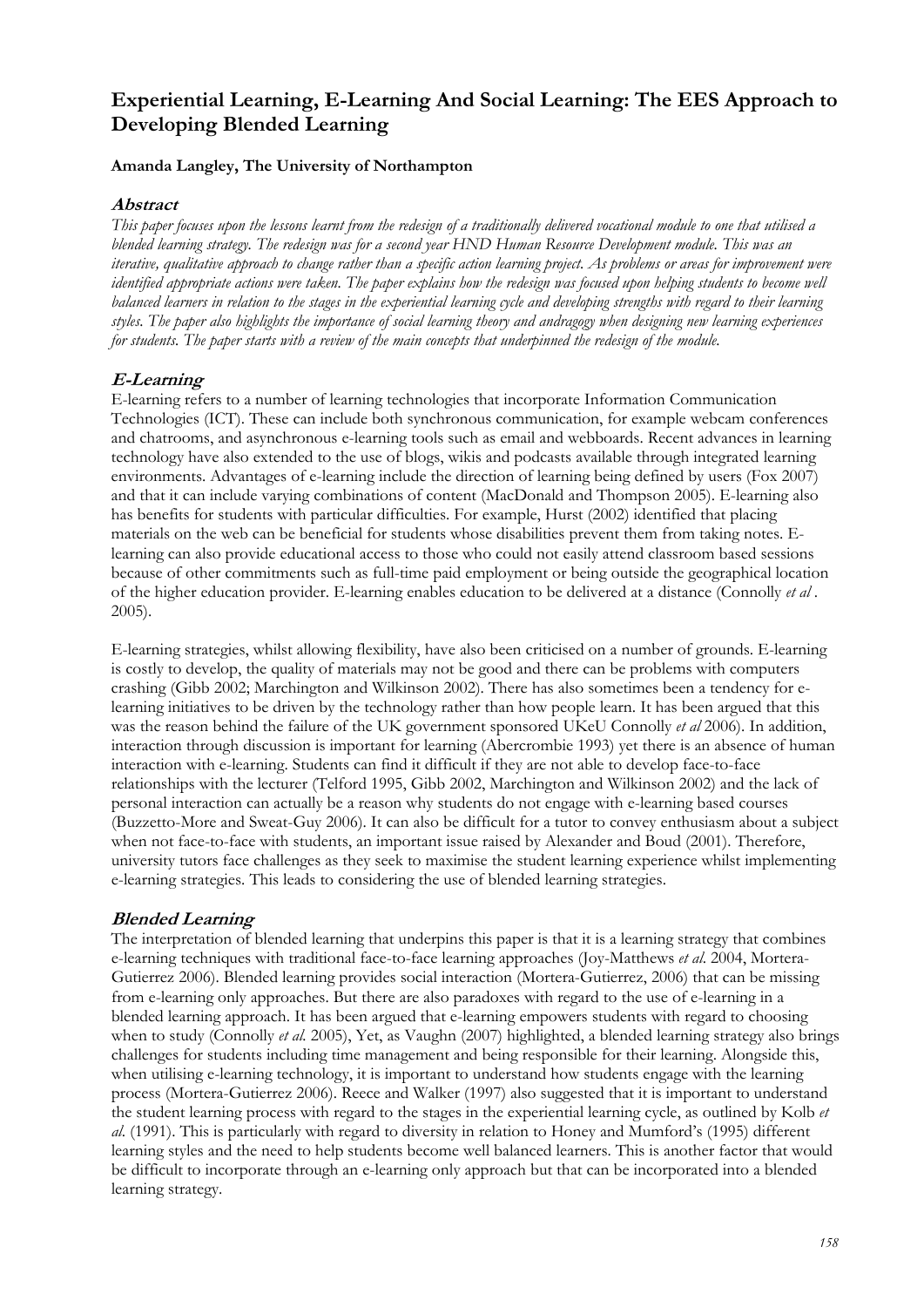# **Social Learning Theory**

A blended learning strategy can lead to increased social interaction and social learning, more so than with an e-learning only approach. As social learning theory shows those who share similar interests interact in a way that leads to the sharing of both tacit skills and tacit knowledge. As a result it creates an extension of the learning that occurs in the classroom and thus has the potential to develop the ability of students to develop their understanding of areas of interest. Social learning theory suggests that those with a shared background may engage in 'Communities of Practice' (COPs) whereby they engage in sharing information, tacit knowledge (that which is not written down) and these can also provide support networks (Gibb 2002). As students have a shared frame of reference, the module learning experience, we can potentially help them to develop how they learn from each other outside the classroom. By using face-to-face seminar sessions and other forms of group work, students can share their tacit knowledge and experiences. On a module such as Human Resource Development this can relate to the knowledge that students have gained from their observations during either full-time or part-time employment. The blended learning approach can also extend this to the design considering theories underpinned by andragogy. This can be achieved by providing the opportunity to draw upon the students' experiences from work and their personal lives as well as placing emphasis upon them directing their learning. This, in turn, will help to increase their motivation with regard to being engaged with the module learning.

# **Case Study: Developing the Blended Learning Strategy for the HND HRD Module**

Drawing upon the concepts discussed so far the following explains how the HND HRD module was redesigned to incorporate a blended learning strategy. The module redesign focused upon incorporating elearning, a range of teaching and assessment methods together with a flexible approach to learning in order to:

- Develop a blended learning strategy for students studying a vocational course to enhance student learning
- Incorporate a wide and appropriate range of teaching and learning methods that will inspire learning
- Impact on the learning experience and promote students' capability to be autonomous learners

The blended learning approach was achieved by redeveloping the module so that the lecture content was delivered via a CD rom which was written by the module leader.

The CD included very detailed lecture notes for each week. These were fully referenced and included up to 30 slides for each week's session. In addition to the lecture material the CD contained:

- Guided reading
- Details of seminar activities
- Guidance on Harvard referencing
- Assignment briefs
- Guide to online journals
- Other sources of information

Students were expected to read around the course material (detailed lecture slides and seminar activities), together with additional reading which included appropriate textbooks, academic articles, websites and journals. Some of this reading was guided and others left to the discretion of the students so that they could develop skills with regard to developing information skills. At various points during the academic year each student was given a CD-rom with the material for the next five/six weeks of the module together with information about the next assignment. The material was developed so that it could be used by students with disabilities, in order to "make the delivery of the programme as inclusive as possible" (QAA, cited in Hurst 2002:220). The aim of the CD was to develop the students' skills of self motivation and time management in order to assist them in becoming more autonomous learners. The design of this module meant that students had the flexibility of only having to attend for a short amount of time each week but that they had detailed material to access whenever they were working at a computer.

The time that had been traditionally allowed for a one hour lecture/one hour seminar was reallocated into four 30 minute seminar sessions of 3-6 students every week. This approach allowed me to reallocate the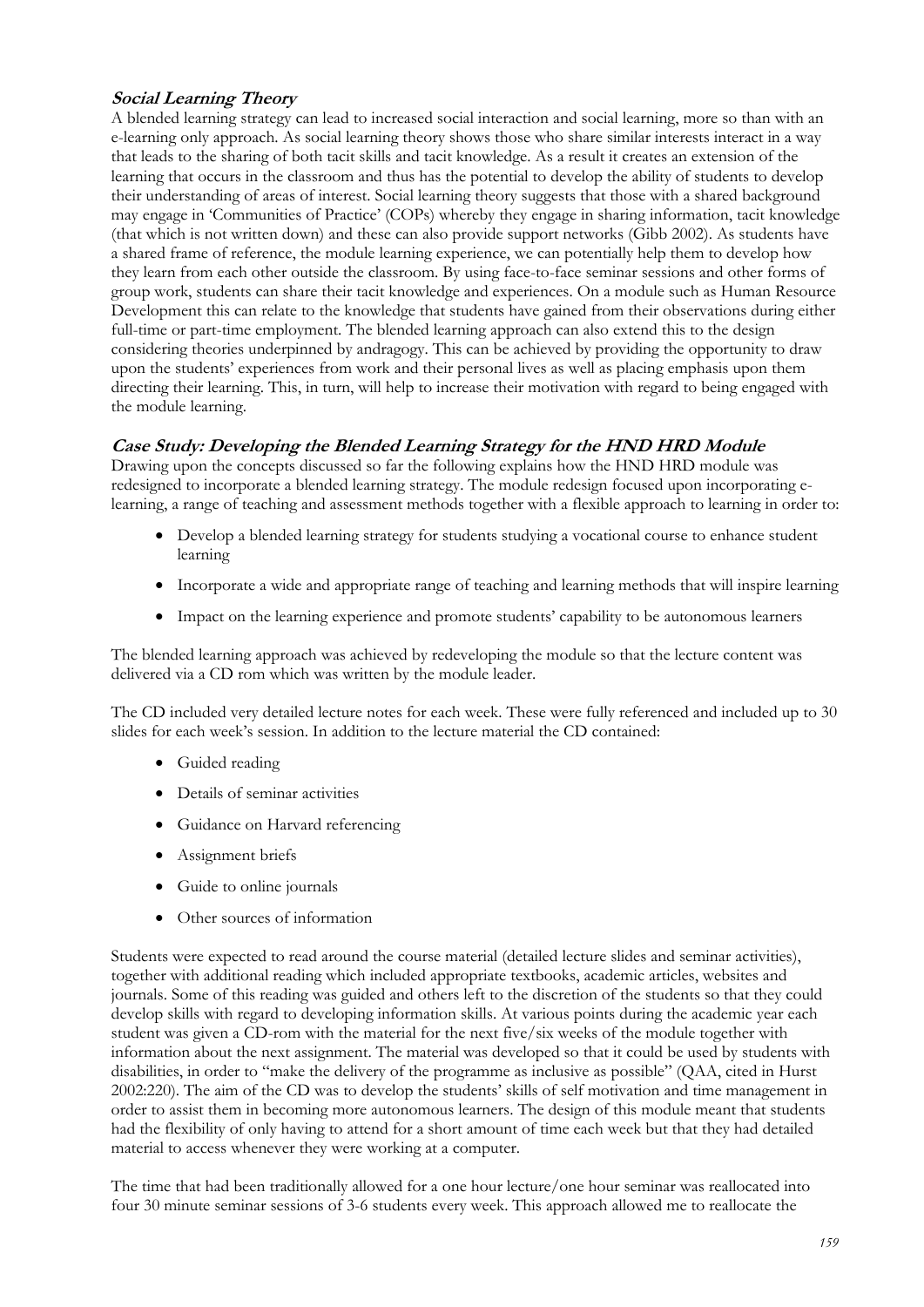contact hours so that they had smaller groups with more individual attention. This also provided them with the opportunity to develop their communication skills as they discussed the reading that they had undertaken and the activities that they had prepared for. Emphasis was placed upon the need for students to undertake the activities that were detailed on the CD. Students were also encouraged to email the module tutor and/or make individual appointments if they had missed a class or needed further guidance.

The assignments were also designed to encourage students to further engage with the module and to develop skills in reflection, literature reviewing and applying practical skills. These skills were combined with the IT skills needed to access the CD material and the related managing of the learning process. The module was redesigned so that it could cater for the diversity of learning needs with regard to the different ways in which individuals learn. Honey and Mumford (1995) provide guidance on activities that individuals can become involved with to develop their least preferred learning styles. This guidance was incorporated into the module redesign. Firstly, in order to develop activist styles students were encouraged to action something new each week, as a result of reading articles and becoming involved in seminar activities relating to the new topic that had been introduced. By encouraging them to 'read something heavy' Honey and Mumford (1995:24) i.e. reading the journal papers that were on the recommended lists they were working towards developing their theorist learning styles.

The theorist style was also developed in seminar activities based upon understanding complex issues, such as those presented in case studies. The students were 'collecting techniques' (Honey and Mumford 1997:27) both in relation to the different ways of learning that were used for delivering the module (on-line sources, lectures, seminar activities) and specific techniques for designing training, learning and development programmes (different training methods, techniques for analysing training needs, techniques for designing training programmes etc). This helped them to develop their pragmatist learning styles. Finally, with regard to developing the reflector learning style students were encouraged to review their learning on a regular basis through activities such as seminar discussions and summative assessments during the year. By developing their least preferred learning styles students would find it easier to progress round the stages of Kolb *et al's* (1991) experiential learning cycle and thus become more balanced learners.

#### **Evaluating the Process**

As well as the incorporation of the ideas already discussed the design and implementation of the blended learning strategy involved considered reflection and discussion with colleagues. From the inception of the idea I regularly discussed its implementation with the HND course leader because of his length of experience with these students. Three colleagues commented upon the CD as it was developed and revisions were made based upon their feedback. A thirty minute seminar session, delivered in the early stages of the term, was observed by my Divisional Leader. She commented that she did not feel that there was any learning advice that she could have given me to have improved the session.

Despite all of the consideration given to the design and delivery of the blended learning strategy there were still a number of unexpected outcomes. During the first term part of term one I had concerns that some students were not engaging with the module as fully as I had hoped. The majority of the students appeared to be lacking motivation to read the lecture material or prepare for the seminar sessions. As a result of this half way through the first term I moved from the thirty minute seminar slots to sixty minute sessions so that they could undertake all preparation for the seminar whilst in the classroom. As the hour allocated to the lecture was being used for one of the seminar groups, i.e. there were two seminar groups, it still meant that seminar sizes were smaller than if we had continued with the traditional one hour lecture/one hour seminar split. There was also a problem with some, but not all, of the University's computers in that they could not access the hyperlinks on the CD. During the period whilst IT worked on this problem the lecture notes for each week were also posted onto webboards.

When students were asked to complete their course evaluation form at the end of the first term some did raise concerns about the use of blended learning for this module. I did then have reservations about whether to continue with the blended learning format as this was the first module in the school to be using this particular type of blended learning. However, for the first assignment the completed work showed, in overall terms, an improvement compared to when the module was delivered via traditional lectures. I discussed these issues with the HND course leader. He was extremely supportive and proposed that I continued with the delivery of the module in the blended learning format for the complete year so that students became used to this type of learning. In order to understand the problems that students may be having in motivating themselves, and thus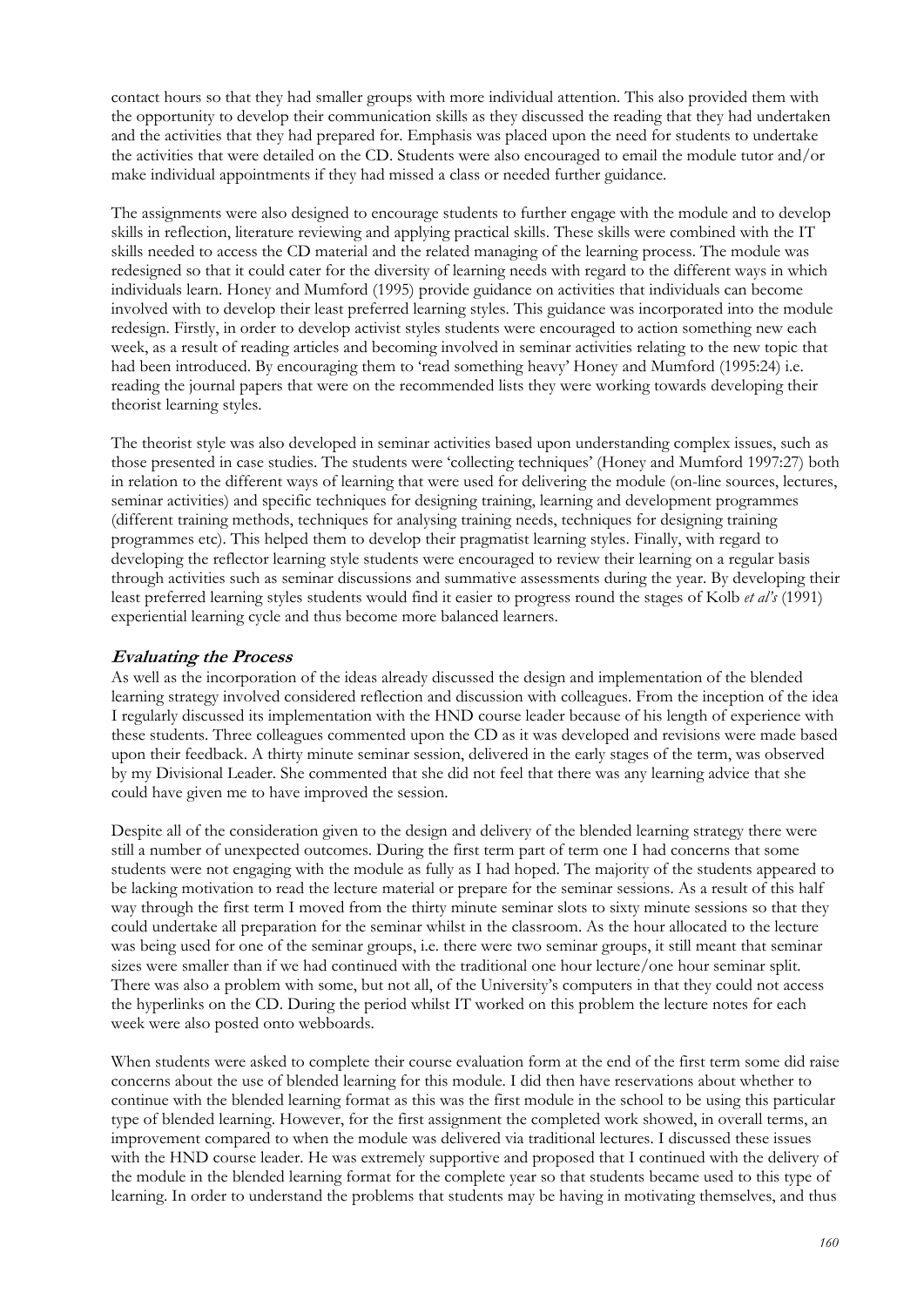becoming more autonomous learners, I asked them to further evaluate the module in the first session of the second term. Students were provided with a number of open ended questions to answer and I left the room whilst they completed these. I explained that they could discuss their replies with other students but to make sure that their answers represented their personal views. I also asked them to be totally honest when completing the forms and explained that the feedback would be completely confidential. The questions combined asking students about their comments on how the module had been delivered and asking for their views on potential changes.

#### **Feedback from Student Evaluation**

The students appeared to have differing views about the extent to which the module redesign had helped them with their learning with regard to HRD. For example one student said:

"*The CD Rom has been useful with regard to the HRD module as it is a different method of learning. Although at times, the CD has been overpowering and complicated with regard to understanding where each week's lecture and seminar notes were. This is different to my other lectures and I don't think that I'm learning as much because I'm teaching myself the subject. However, so far I feel that I can/have understood the work"* with another explaining " *at the beginning of the year I did not like the idea of having a CD-Rom instead of a lecture. I did not think that the CD-Rom would make me work as hard as I would do normally. However, when it came to completing assignments I noticed that I had learnt more than I expected I would. I think this was from reading all of the slides"* 

Although there were positive comments when asked about ways in which they felt that the CD-ROM hindered their learning there were also some points highlighted. For example students appeared to be concerned that they could not get immediate face-to-face feedback from the module tutor when reading through the lecture slides:

**"***The CD Rom method means that I am teaching myself and if any problems arise, like if I don't understand a certain part, then I can't ask a teacher (although I can email Amanda but I feel that face-to-face explanation is better as might understand it better). In other lectures, we can directly ask the teacher if we don't understand something straight away. Problems could be overcome by making a note of issue encountered and ask Amanda in the next seminar."* 

Another issue raised appeared to relate to motivation to engage with the material when involved with self directed reading of the CD based lecture material. This was highlighted by the comment

" *Really can't be bothered to read the lecture notes so don't learn"* For some students issues relating to self motivation also appeared in relation to asking students whether they would prefer less content on the lecture slides but more directed reading.

*"If there was more directed reading on the CD-Rom I do not think that I would access the other sources myself. I would prefer the CD to stay as it is".* Another student also said "*Would not prefer more directed reading as I probably would not access the information myself"* 

This did not apply to all students, thus highlighting the different ways in which students are motivated to engage with the learning. For example

"*The content on the lecture slides is sufficient as we are provided with all the information needed. However, if they did contain websites, books for us to look at ourselves, this would be beneficial as I would feel like I was learning more by reading it for myself. I would access the other sources."* 

Students were also asked to comment upon the content of the CD. Overall the students appeared to feel that changes needed to be made. One of the main concerns appeared to be that students felt overwhelmed by the amount of material on the slides *"Also not to have so many slides as this feels overwhelming as we have many pages to look at"* This was interesting because when designing the material for the lecture slides the plan had been to include a similar amount of material to that which would have been delivered in a one hour lecture – but clearly students perceived this as being too much. Other comments included

"*I often feel that there are large amounts of reading to do on the CD-Rom and I find that by the end of the reading I have forgotten most of the information"* Although, in contrast, there was also the view that there should be *"More information and better lecture notes instead of having to get relevant information ourselves."*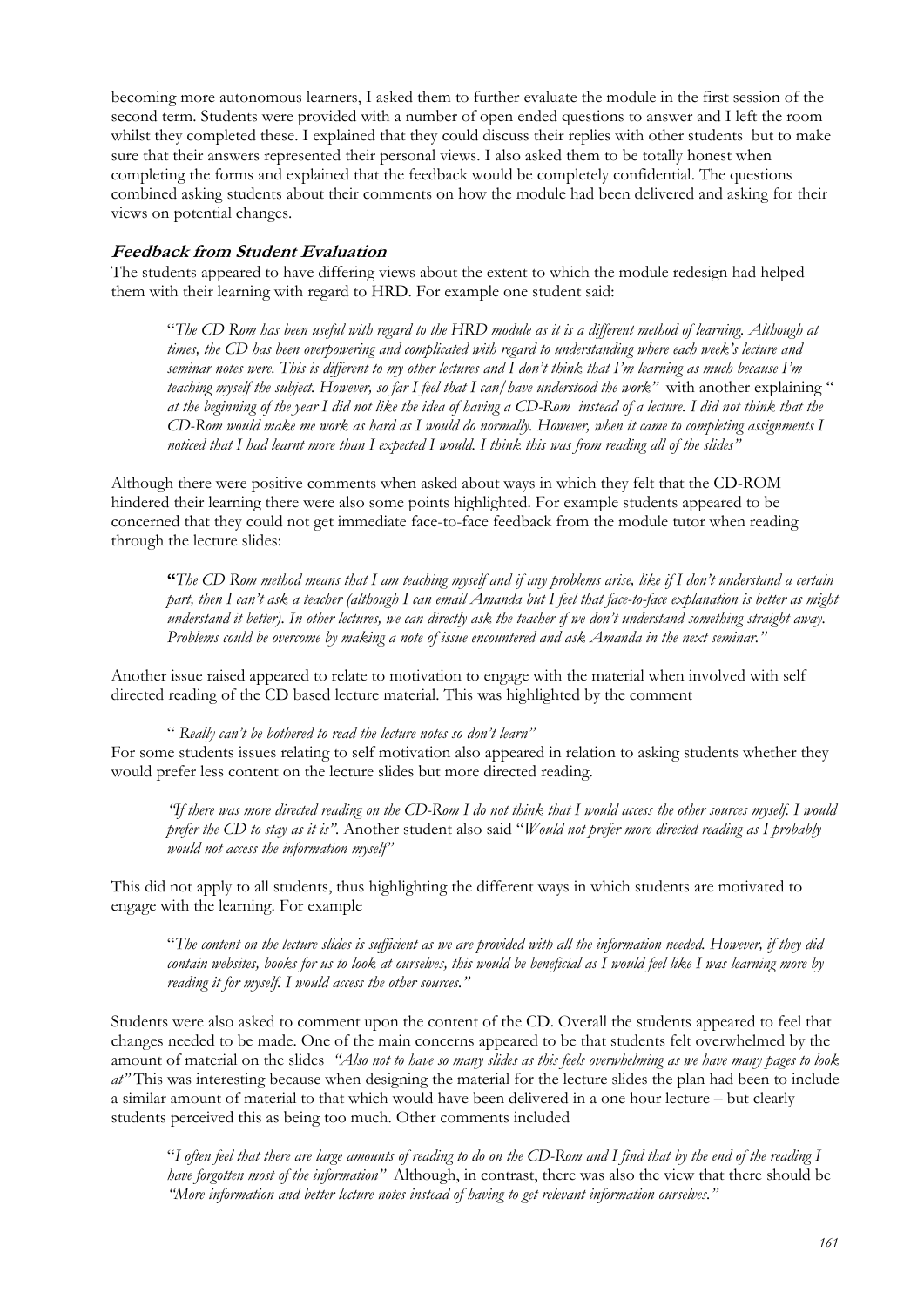An important part of the evaluation process was to understand the students' own perceptions as to how the learning experience could be improved. The fifth question focused upon gaining feedback from students with regard to how they felt that they could learn better. Option a) was focused upon more use of e-learning and less face-to-face interaction with the tutor and other students. Option b) was to continue with the blended learning approach ie the CD plus a one hour seminar each week. Responses included

*"that by having an hour seminar each week I feel that I can have any problems dealt with on a personal basis (by discussing it with the teacher)"* to *"I feel that having the freedom to complete work when you want to is a better option than the seminars. Also when few people turn up to the seminar I think it is not helpful as you don't learn as much."* 

There appeared to be no consensus from students with regard to their preferences. Others still wanted faceto-face interaction but suggested that the balance should be towards more e-learning together with the faceto-face interaction, but limiting this to half hour seminars each week. Yet, when the module had previously had half hour seminars attendance had been relatively low – which was difficult when the groups were designed to have a maximum of six students per session. This again suggested different individual factors affecting their views, such as motivation and the different ways in which people learn.

There appeared to be no consensus with regard to how the students felt that the presentation of the CD could be improved. For example one respondent said:

"*I feel that there is too much writing on each slide. Also, the information on the CD seems to be mixed up and it doesn't flow from slide to slide"*

whilst another view with regard to changes being made was **"***no way, I like it"* although the same student did say that their engagement would be improved

*"by having less information on each slide. Where there is too much to read on one slide I don't always take all of the information in and sometimes skip reading parts".*

This appears to link with earlier comments about providing students with too much information. A further question asking students to compare this module to other modules highlighted the need for face-to-face interaction with both the tutor and other students:

*"I feel that I haven't learned as much on the HRD module as the others because I am teaching myself"* and *"going through the CD in small groups may help with increased engagement, this way we can discuss the topic with other students".*

Based upon these evaluations I wanted to maximise the learning for all students on the module as much as I could within the resource constraints and the mixed learning abilities of the students. I was limited to the immediate changes that I could make to the module during the year, and I still wanted the students to engage with the material on the CD so that they could develop themselves as autonomous learners. As a result of the feedback the immediate change that I made was to set a list of questions relating to each week's lecture slides. The students had to bring these answers to the seminar session and I found that nearly all of the students had prepared for them and were able to answer them in class. The students seemed to be motivated by showing what they knew in a safe way i.e. all of the answers could be found on the Powerpoint slides on the CD. By the end of the year the students seemed much happier with the blended learning strategy and module results were also good.

## **Lessons Learnt From the Blended Learning Strategy**

A number of important lessons have been learnt which will underpin future development of blended learning strategies. I think that the biggest lesson that I learnt from this was that although students may benefit from learning at their own pace they do not want to feel 'abandoned' and miss the familiarity of the traditional approach to lecturers delivering lectures. More specifically the lessons learnt included the following:

- Focus must be on the student learning experience rather than a desire to promote a particular form of e-learning
- The blended learning strategy used benefited students by maximising the use of technology whilst retaining the personal interface and introducing flexibility into the module delivery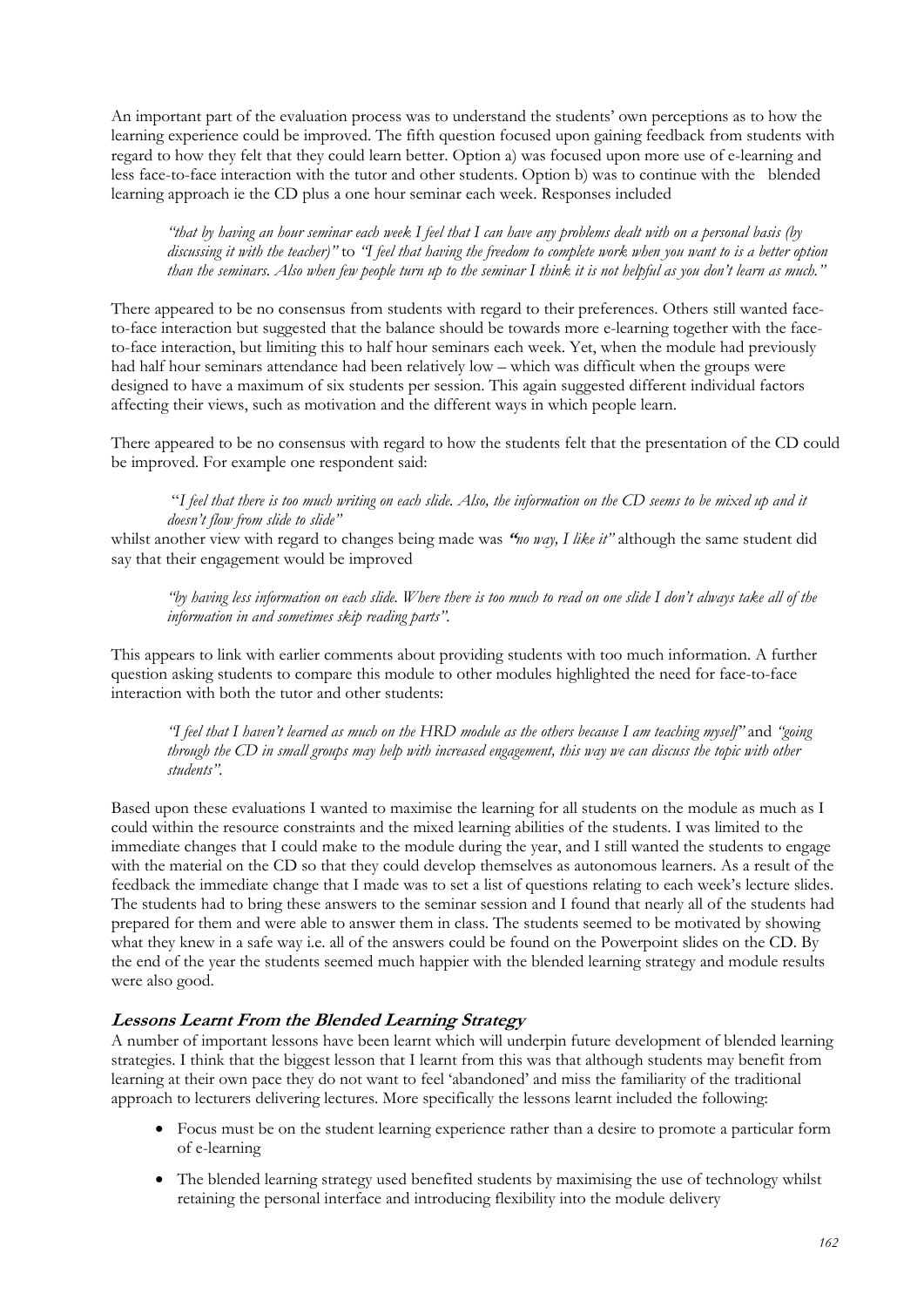- Student engagement must be observed to ascertain whether there are problems in the mix between e-learning and personal interaction.
- The implementation of a new form of delivery must be an iterative process with changes made as soon as appropriate rather than waiting until the next academic year.
- Design the blended learning strategy so that it assists students in developing their least preferred learning styles – this will help them to develop themselves into more balanced learners thus helping to progress more effectively around the experiential learning cycle as they become involved with new experiences.
- Students benefit from learning at their own pace and have different learning styles but they do not want to feel 'abandoned'; weekly scheduled contact with the module tutor(s) and other students is important. A vital part of a learning strategy for undergraduate full-time students is to facilitate social interaction and social learning to aid the sharing of both explicit and implicit knowledge.
- A number of benefits were associated with using a CD as the e-learning tool. This included students being able access the material even if they cannot afford access to broadband. Cost implications such as this are important with the emphasis upon widening participation
- However there are also potential problems with the technology. Students may have problems accessing the electronic material. This can be mitigated against by encouraging students to access the material several days in advance for the relevant session so that any problems can be identified when there is still time to take appropriate action.
- Staff may also need to develop the appropriate skills required to design and deliver blended learning material – the tutor who redesigned this module found that she was teaching herself as she redeveloped the module.

# **Conclusion**

This case study has demonstrated, in practice, a hybrid approach that bridges traditional forms of delivery and e-learning within the context of a higher education institution. Blended learning benefits students and staff by maximising the use of technology whilst retaining the personal interface and introducing flexibility into the module delivery. As demonstrated it benefits students with a diverse range of needs. As lecture material can be accessed electronically outside of the teaching room the hour allocated to a face-to-face lecture was reallocated to seminars meaning smaller seminar groups. Smaller groups benefit both tutors and students by allowing more in-depth discussions and personal interaction. Students felt more comfortable about approaching the tutor with problems/issues/points that they did not understand. E-learning, in isolation, can make social interaction between students studying the same topic difficult, it can, therefore, also impact upon the extent to which social learning is possible. Blended learning overcomes this limitation of an e-learning only approach. In addition, a blended learning strategy can be designed so that students are able to develop all of the learning styles identified by Honey and Mumford (1995) including the least preferred learning styles. This will help students to become more balanced learners as they reflect upon their activities and move round the experiential learning cycle. The paper makes it contribution to existing knowledge about e-learning and blended learning in higher education by highlighting the importance of incorporating elements of **E**-learning, **E**xperiential learning and **S**ocial learning when designing a blended learning strategy for full-time undergraduate students i.e. the EES Approach to Blended Learning. In summary, blended learning approaches help to provide the transition from a traditional teaching approach to one that utilises e-learning whilst maintaining the tutor/student interaction. Lessons from this case study can be transferred to developing blended learning strategies utilising the interactive elements of integrated learning environments together with face-to-face contact and social interaction.